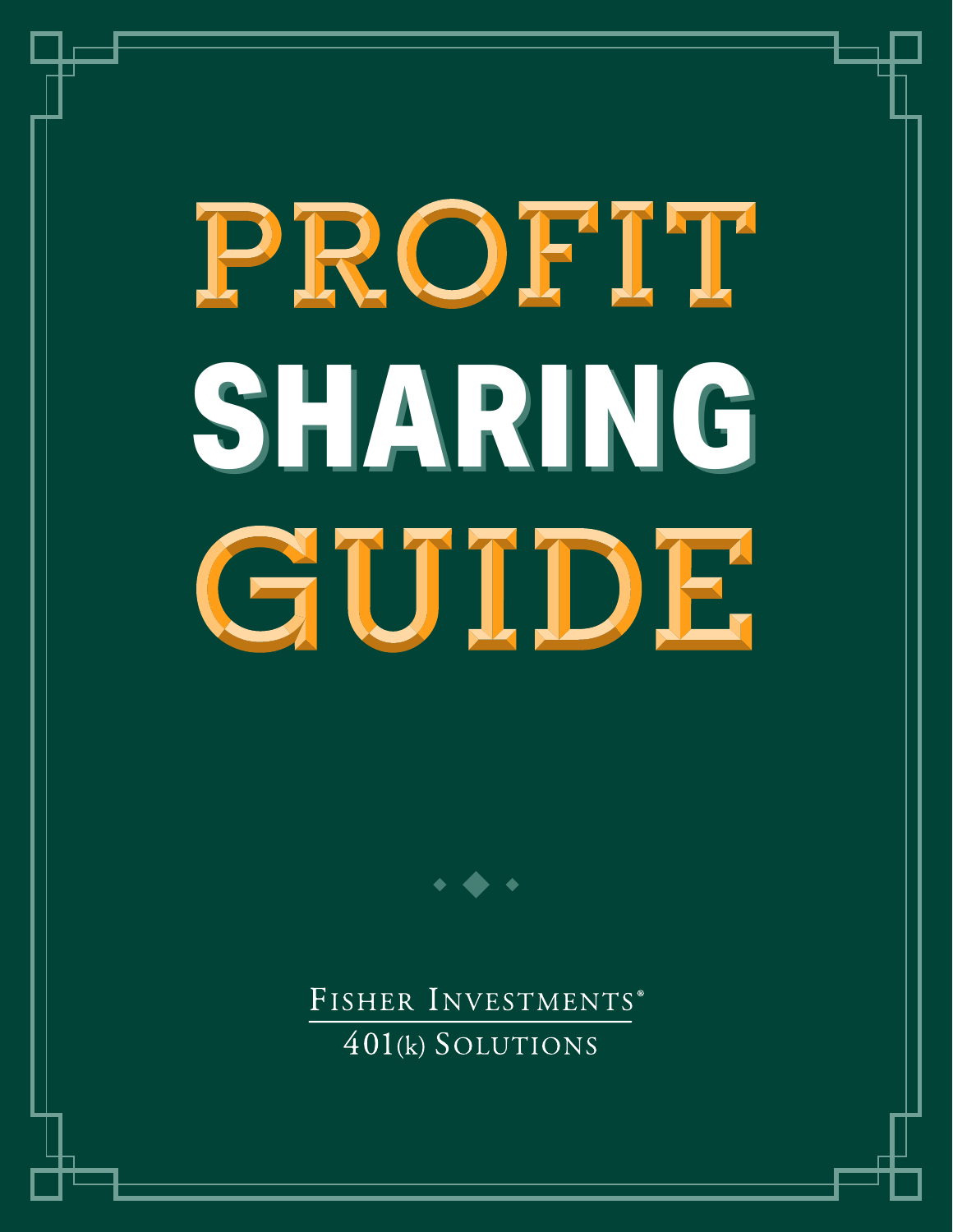# Profit Sharing Plans

While annual personal 401(k) contributions are capped at \$27,000 for people aged 50 and older (\$20,500 for people under 50), you can save up to \$67,500 in your 401(k) account with profit sharing.

In fact, profit sharing may be the most cost-effective way to increase your company's contribution to your retirement account because you can keep your overall employee obligations low while maximizing contributions to yourself. These contributions are a tax-reducing business expense.

The key is to implement the right kind of profit sharing plan for you and your business. There are [four types of profit sharing plans](https://www.fisher401k.com/blog/types-of-401k-profit-sharing-plans):



#### **New comparability (cross-testing)**

Employees receive different amounts based on unique benefit groups.



## **Pro-rata**

All employees get the same percentage of salary determined by the employer each year.



Employees receive different amounts based on their Social Security tax levels.



# **Age-weighted**

Employees receive different amounts based on their age-older employees receive more.

## **NEW COMPARABILITY PROFIT SHARING BENEFITS AND RISKS**

## **Benefits**

- Allows for maximum cost-effective employer contributions into the plan up to \$61K / \$67.5K per year
- Contributions to the plan are flexible and discretionary from year to year
- Contributions are a taxreducing business expense
- A vesting schedule of up to 6 years can be added to Profit Sharing contributions

## **Risks**

• Can be expensive to make an employer contribution to eligible plan participants



# **More on New Comparability**

An employer can use what's called "cross-testing" to customize profit sharing. It works by looking at the big picture of an employee's retirement savings and takes into account the projected benefit at retirement. Younger employees and rising stars have room to grow their savings, while owners and senior employees don't, so they can receive more now.

In fact, if your company has fewer than ~25 employees per owner, and the owners are generally older than most employees, you might be able to save tens of thousands on your annual tax bill by adding a profit sharing component to your 401(k) plan.

Investing in securities involves the risk of loss. Past performance is no guarantee of future results. Intended for use by employers considering or sponsoring retirement plans; not for personal use by plan participants. ©2022 Fisher Investments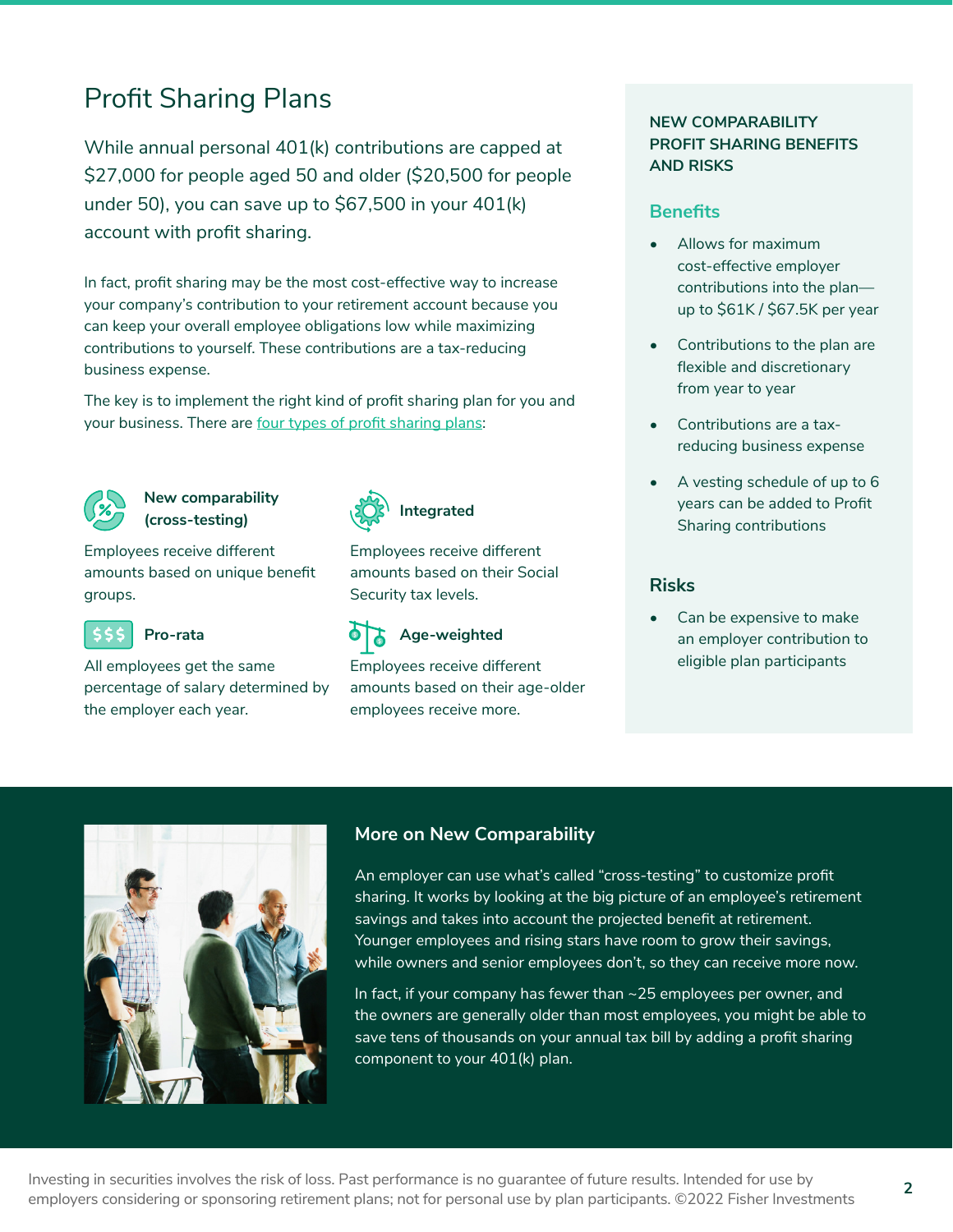

## **Profit Sharing Case Study**

Consider the chart below. A 50 year old owner doesn't have a profit sharing component in his current 401(k). This means he is limited to saving only \$27,000 per year toward retirement. By adding a profit sharing component, the owner is able to receive an additional \$40,500 per year toward retirement from corporate profits. This accelerates the owner's retirement savings, and reduces the annual corporate tax bill by over \$13,000 per year.

| Title                                                                      | Age | <b>Annual Contribution</b><br>$401(k)$ Only             | <b>Annual Contribution</b><br>401(k) + Profit Sharing                                     |
|----------------------------------------------------------------------------|-----|---------------------------------------------------------|-------------------------------------------------------------------------------------------|
| Owner                                                                      | 50  | \$27,000                                                | \$67,5001                                                                                 |
| Results                                                                    |     |                                                         |                                                                                           |
| Increased owner's annual<br>retirement savings by<br>\$40,500 <sup>2</sup> |     | Reduced corporate tax bill by<br>over \$13,000 per year | Tax savings funded nearly<br>one-third of the owner's<br>retirement savings! <sup>3</sup> |



Profit Sharing allows the business owner to put away an additional \$40,500 annually toward retirement, and reduces the corporate tax bill by over \$13,000. Effectively, the tax savings funds nearly one-third of the owner's retirement savings!

And remember, because profit sharing is going into a retirement account, the earnings are tax-deferred for the business owner, and the contributions are tax-reducing for the business.

<sup>1</sup> This is based on a 50 year old business owner maximizing their contribution for 2022 including a catch-up contribution.

- 2 Assumes a corporate tax rate of 33% .
- <sup>3</sup> Savings are tax-deferred until withdrawn in retirement.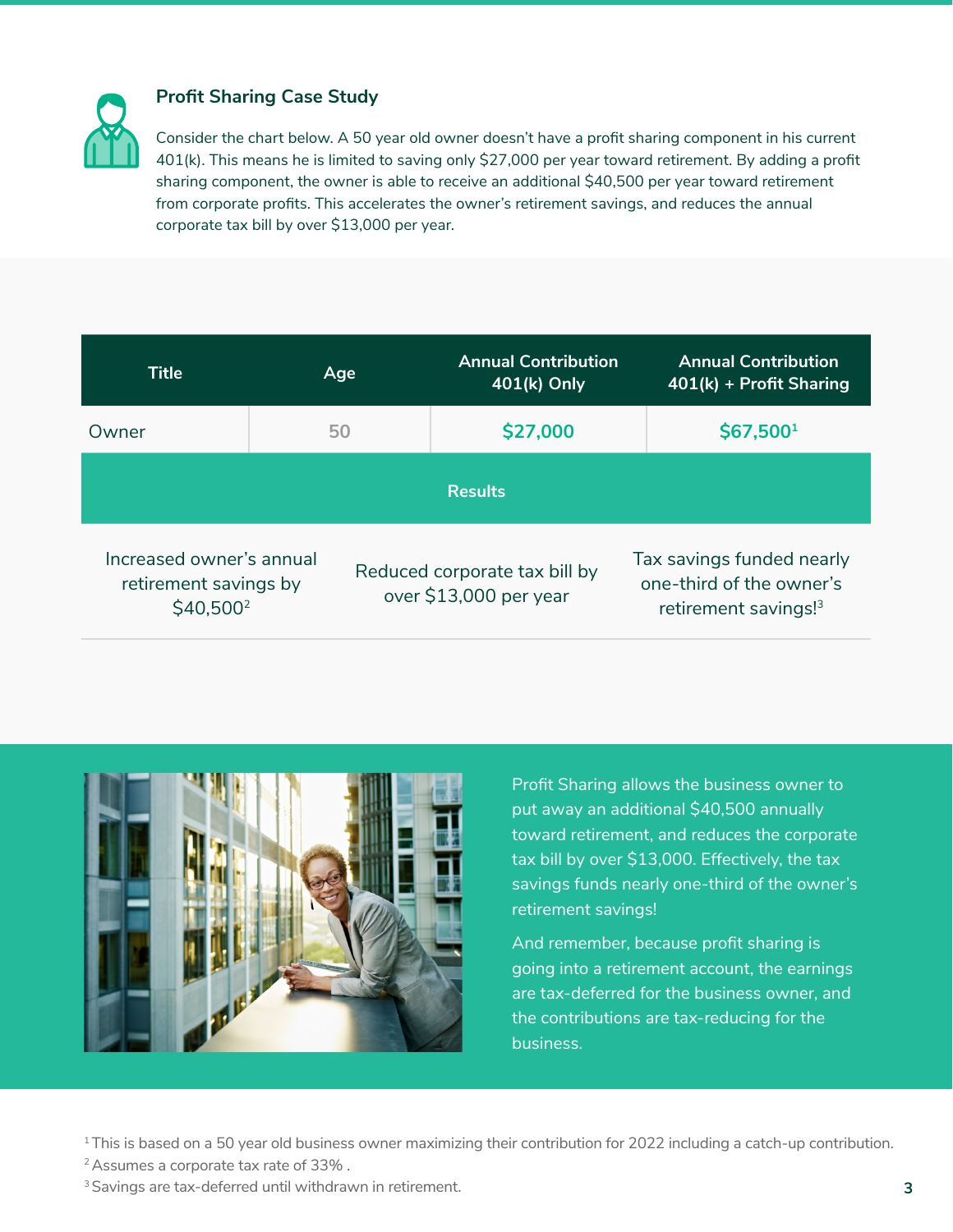# By the Numbers



**Adding a profit sharing component to the 401(k) plan allowed the business owner to save an additional \$40,500 annually toward retirement, and reduced their corporate tax bill by over \$12,000 per year. Effectively the tax savings funded nearly one-third of the owner's retirement savings.**

#### **Key Takeaways**

- In order to maximize tax benefits for business owners, the second step is to maximize employer contributions in the 401(k) plan.
- The most efficient way to do this is to add a Profit Sharing component.
- Adding a Profit Sharing component to the 401(k) plan allows the business owners to receive the maximum annual 401(k) contribution: \$61,000 per year (\$67,500 if over age 50).
- There are many types of Profit Sharing calculations, but under the right circumstances, New Comparability is the most cost-effective for helping owners maximize their plan contributions.

#### **Helpful Resources**



**[Profit Sharing Case Study](https://www.fisher401k.com/sites/default/files/media_library/pdf/ProfitSharing_CaseStudy%20LCD%20Approved%20June%2028%202021.pdf)**

See how a business owner can leverage a Profit Sharing component to reduce her 401(k) costs by \$51k per year.



**[Profit Sharing Infographic](https://www.fisher401k.com/sites/default/files/media_library/pdf/ProfitSharing_Infographic_V3.1.pdf)** 

Compare the different types of profit sharing to help determine which might be the best fit for your business.



**[Tax Savings for Business Owners](https://www.fisher401k.com/tax-savings)** 

What business owners need to know to optimize their retirement plan for huge tax savings.

4 2022 annual contribution limits are age based.

5 2022 Includes 401(k) salary deferral and Safe Harbor contributions in addition to profit sharing contribution.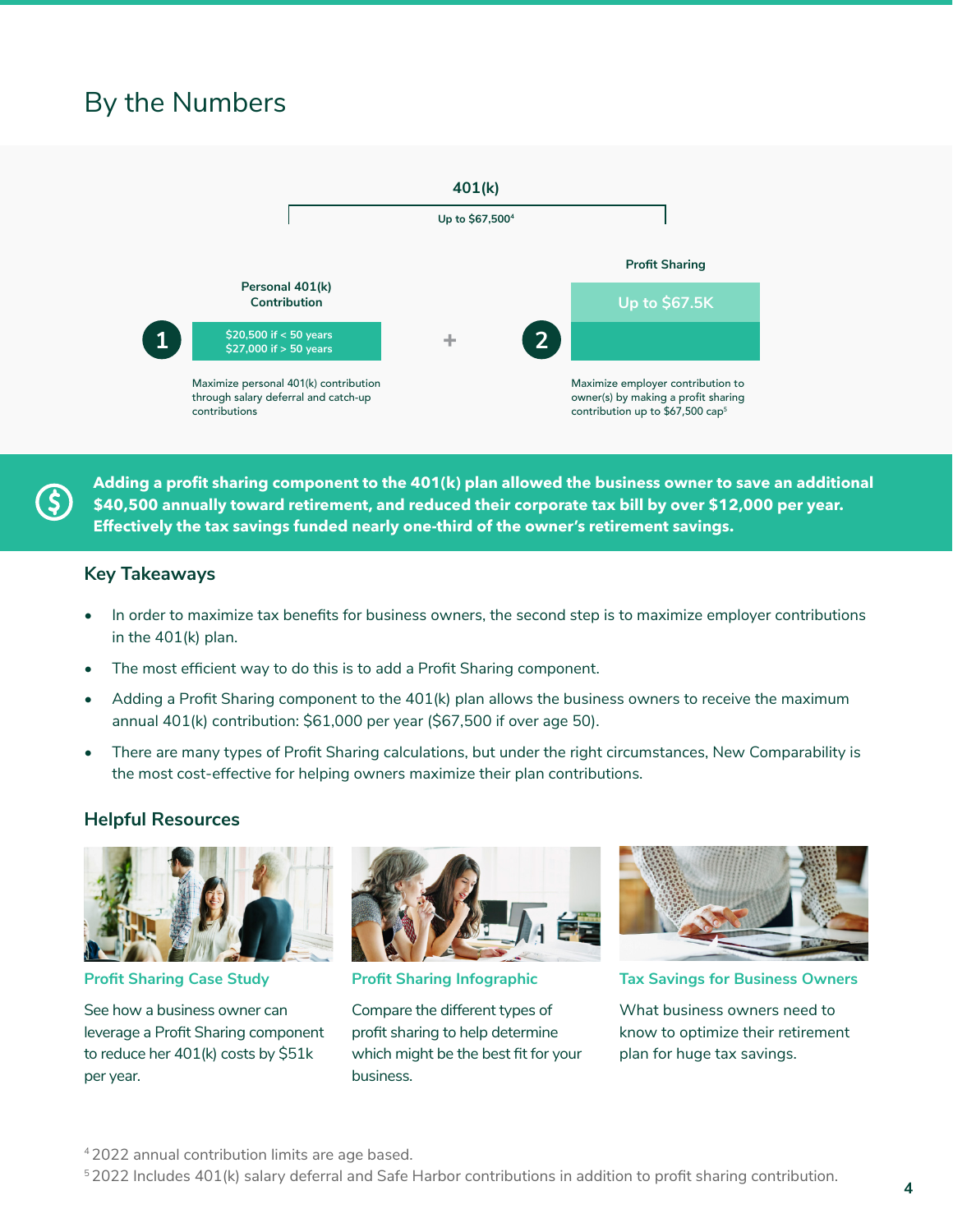

# Are you leaving money on the table?

Give us fifteen minutes and we'll consult on an actionable plan to optimize your retirement program.

Contact us today!

**[REQUEST FREE CONSULTATION](https://www.fisher401k.com/about-us/contact)**